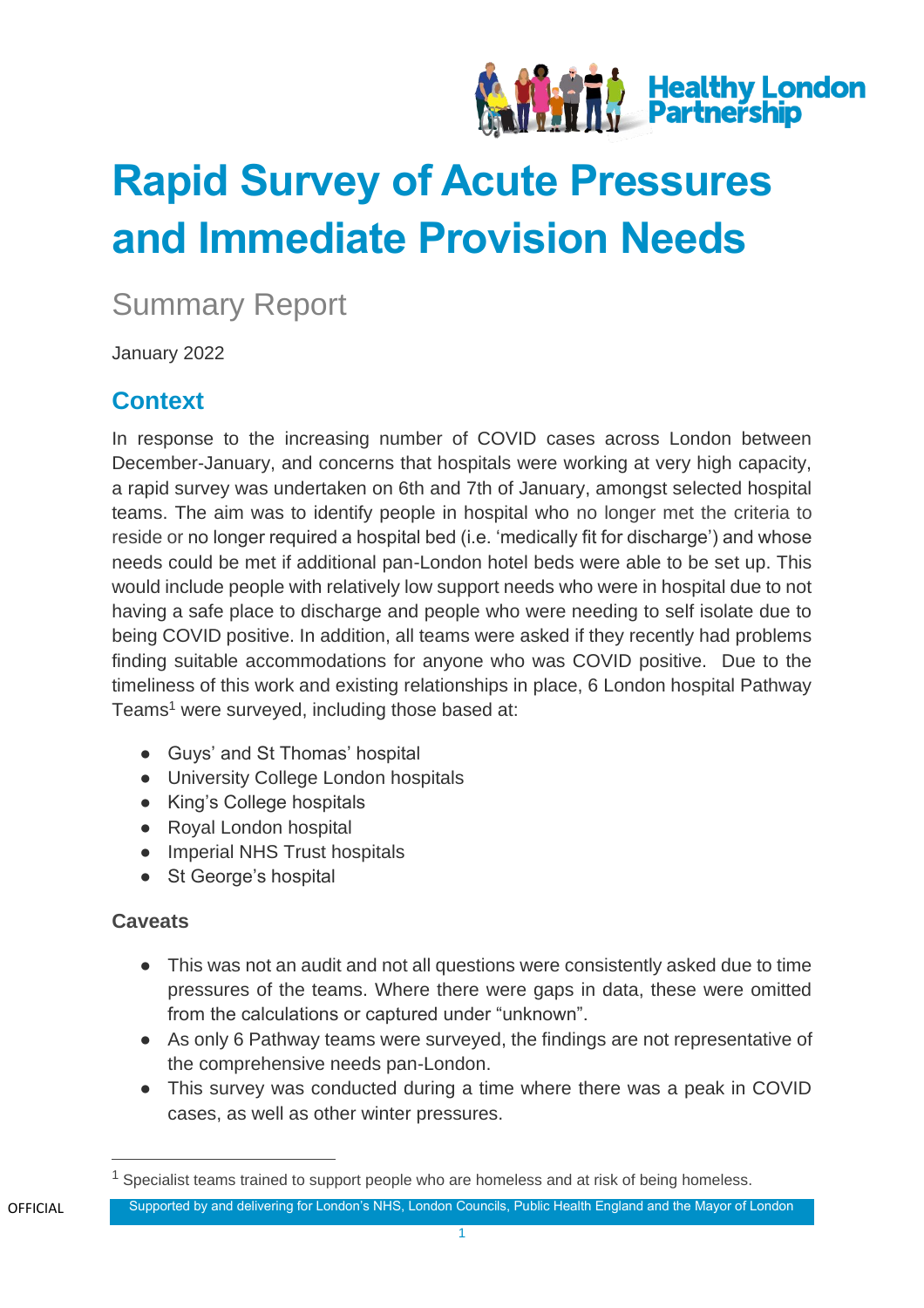● The survey focused mainly on capturing information on current in-patients who were no longer meeting the criteria to reside/'medically fit for discharge' and was unable to consistently capture what was happening in Accident and Emergency departments (A+E) or details on people who had already been discharged - be it safely or unsafely.

# **Key Findings**

Amongst people identified as homeless or at risk of becoming homeless, that were known to the Pathway teams, there were a total of 40 people across these hospitals who were considered 'medically fit for discharge' (or no longer meeting the criteria to reside).



#### **Delayed Transfers of Care**

Information on the date where the patient was deemed 'medically fit for discharge' was provided in 30 out of the total of 40 cases (75%) and the number of days of delayed discharge at the point of data collection was calculated. Out of those where the date was known, just over half were delayed for less than a week (16/30) , while about a third (10/30) stayed at least 2 weeks (14 days or longer). Where the duration was captured as "weeks" or "months", this was recorded as 3 weeks or longer.

#### **Reasons for delayed discharge**

This section is divided into people with no recourse to public funds (NRPF) and people with recourse to public funds. This is to separate out the complexities around reasons for delay in supporting a safe discharge for each group.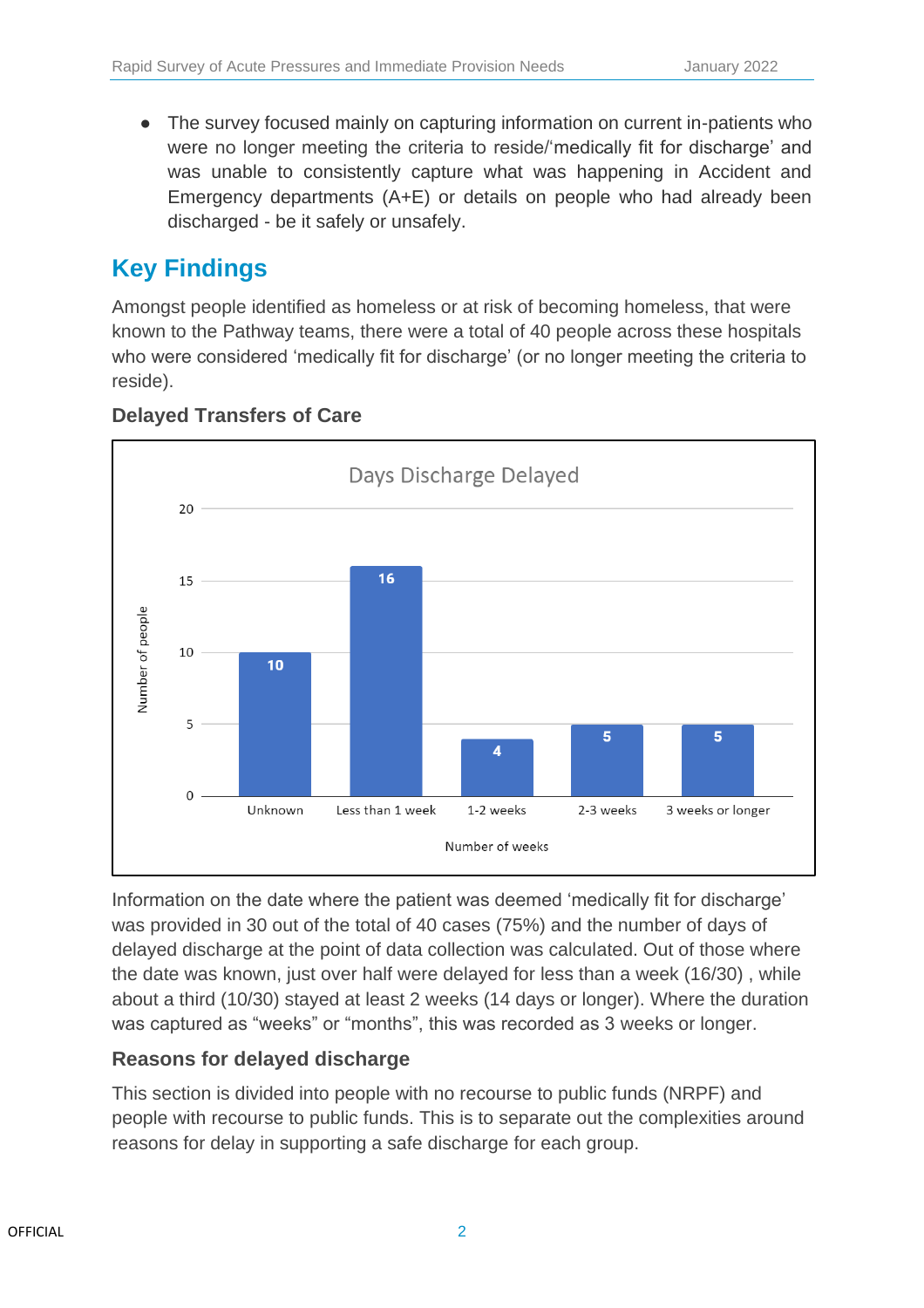

#### *No recourse to public funds*

About a third (33%, 13) of the cohort were non-UK nationals with immigration issues meaning they currently had no recourse to public funds (NRPF) and had no safe place to be discharged to. Reasons for their delayed discharge included awaiting social services specialist accommodation or assessment (3), awaiting other assessments (4) such as for an asylum application, as part of the National Referral Mechanism (NRM) due to being likely victims of human trafficking or for clinical assessment / investigation being done as inpatient due to no safe discahrge destination, or awaiting other appropriate accommodation (1). Two people with NRPF had high support needs and were awaiting a bed following a referral to the Mildmay<sup>2</sup>, and the remaining three had delays due to disputes with the relevant Local Authority or safeguarding concerns.

#### *People with recourse to public funds*

Approximately 68%, (27) had no immigration issues and had recourse to public funds. Of these, around 30% (8) were delayed mainly due to there being no immediate availability of appropriate accommodation. This included those waiting for appropriate supported accommodation (3), rehabilitation (2), short term 24/7 nursing care (2), or a temporary bed while complex issues were being sorted (1).

A further 22% (6) were awaiting housing or a response from the Local Authority following a Duty to Refer (DTR), while 11% (3) had issues around resolving disputes with the relevant Local Authority. Two people were waiting for a social services

<sup>&</sup>lt;sup>2</sup> The Mildmay Mission Hospital provides 24/7 nursing support for people experiencing homelessness with complex health needs.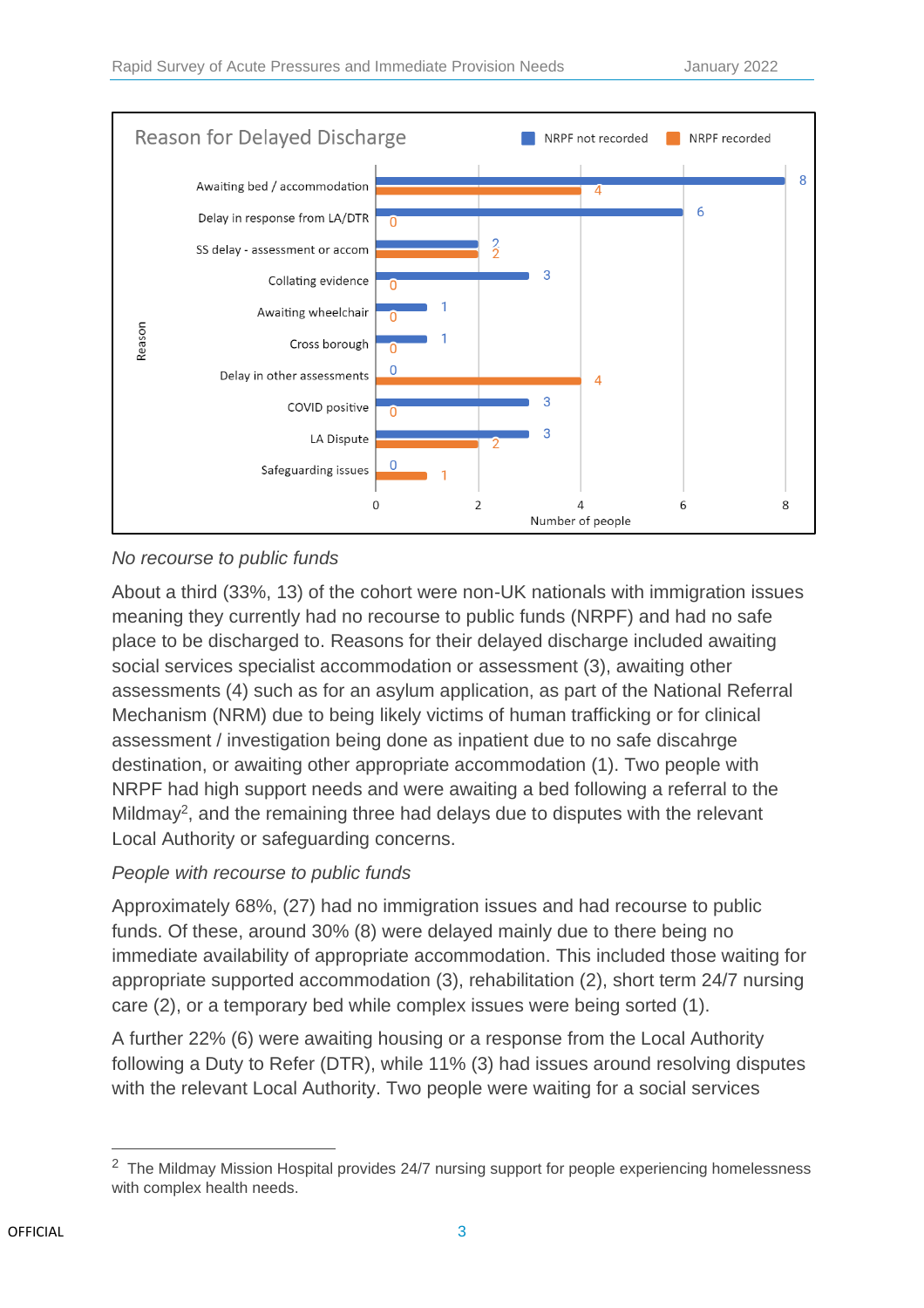funded placement or assessment and three were delayed due to being COVID positive.

Other main reasons for delayed discharges (18%, 5) included collating evidence to support local connection or application for benefits (3), awaiting a wheelchair, or had issues relating to out of borough placements.



#### **Immediate Accommodation Needs**

More than half of the total cohort (57%, 23) had immediate complex needs such as requiring neurological or physical rehabilitation (4), short term 24/7 nursing support (7), or accommodation with wraparound support, meaning a collaborative approach to support and services that is person-oriented (12). Sixteen of these (40% of total population) were deemed to be appropriate for admission at the Mildmay, of which six had a referral made. The remaining seven did not require the high level of support offered by the Mildmay but needed somewhere with wraparound support, including specialist mental health. 18% (7) of the total population also required wheelchair accessible accommodation (they all had immediate complex needs and so fell into one of the above categories).

A quarter (10) of patients had less complex health needs that could have been addressed in temporary accommodation, but needed continued case working. Issues included awaiting responses from the Local Authority, applications for benefits, housing or asylum, resolving Local Authority disputes (including legal disputes on responsibility) and waiting for appropriate accommodation.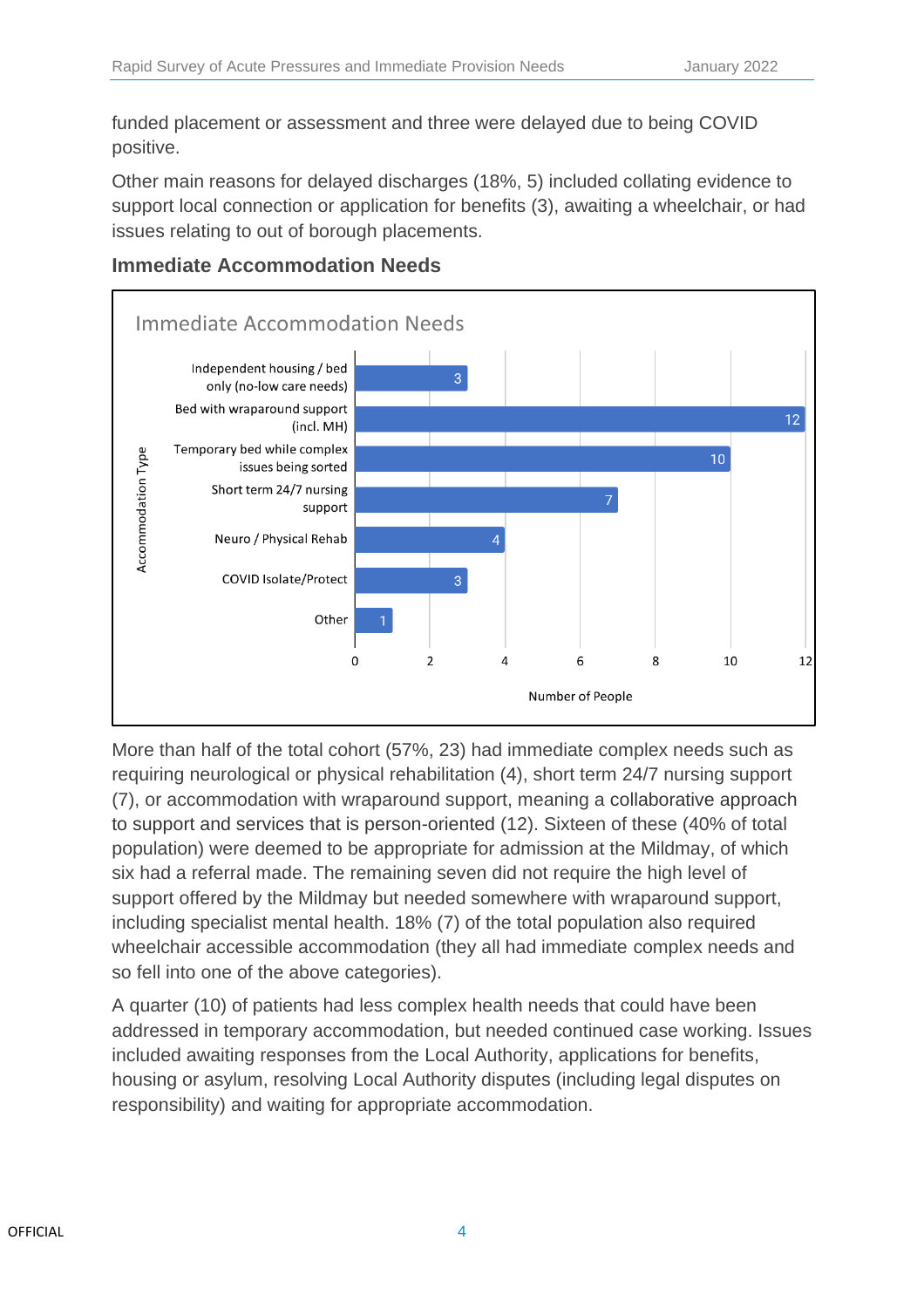The remaining 18% (7) were considered to have little or no care needs, thus requiring accommodation only (3), COVID Isolate or Protect provision (3), or were waiting to be repatriated overseas.

#### **Care and Support Needs**

In reviewing the care and support needs of each case, people were grouped into the relevant [Discharge to Assess \(D2A\) Pathway.](https://assets.publishing.service.gov.uk/government/uploads/system/uploads/attachment_data/file/1026672/hospital-discharge-and-community-support-policy-and-operating-model-oct-2021.pdf) Where the person's full care needs were unclear, a clinical judgement regarding the most appropriate D2A Pathway was made based on the information provided.



More than half (53%, 21) of cases were categorised as Pathway 1 (P1), meaning they required accommodation (existing or new) with assessment and active support from health, housing and social care (including floating/peripatetic support). This also includes some people with NRPF (with little to no care needs) who could be discharged to hotel accommodation while further assessment of their care and support needs are being undertaken. Approximately 30% (12) were those categorised as Pathway 2 (P2). These people required short term intermediate care "step-down" accommodation for rehabilitation or on-site 24/7 nursing/carer support. A small number (5%, 2) were grouped as Pathway 3 (P3), who were anticipated to require a long term, specialist homeless medical respite facility with on-site 24/7 nursing/carer support, such as a care home (though in the meantime would benefit from further rehabilitation and assessment in a facility such as the Mildmay). Only 13% (5) were placed into Pathway 0 (P0) requiring new accommodation without active support from health and social care or being able to return to their previous accommodation where their support needs (if any) could be met.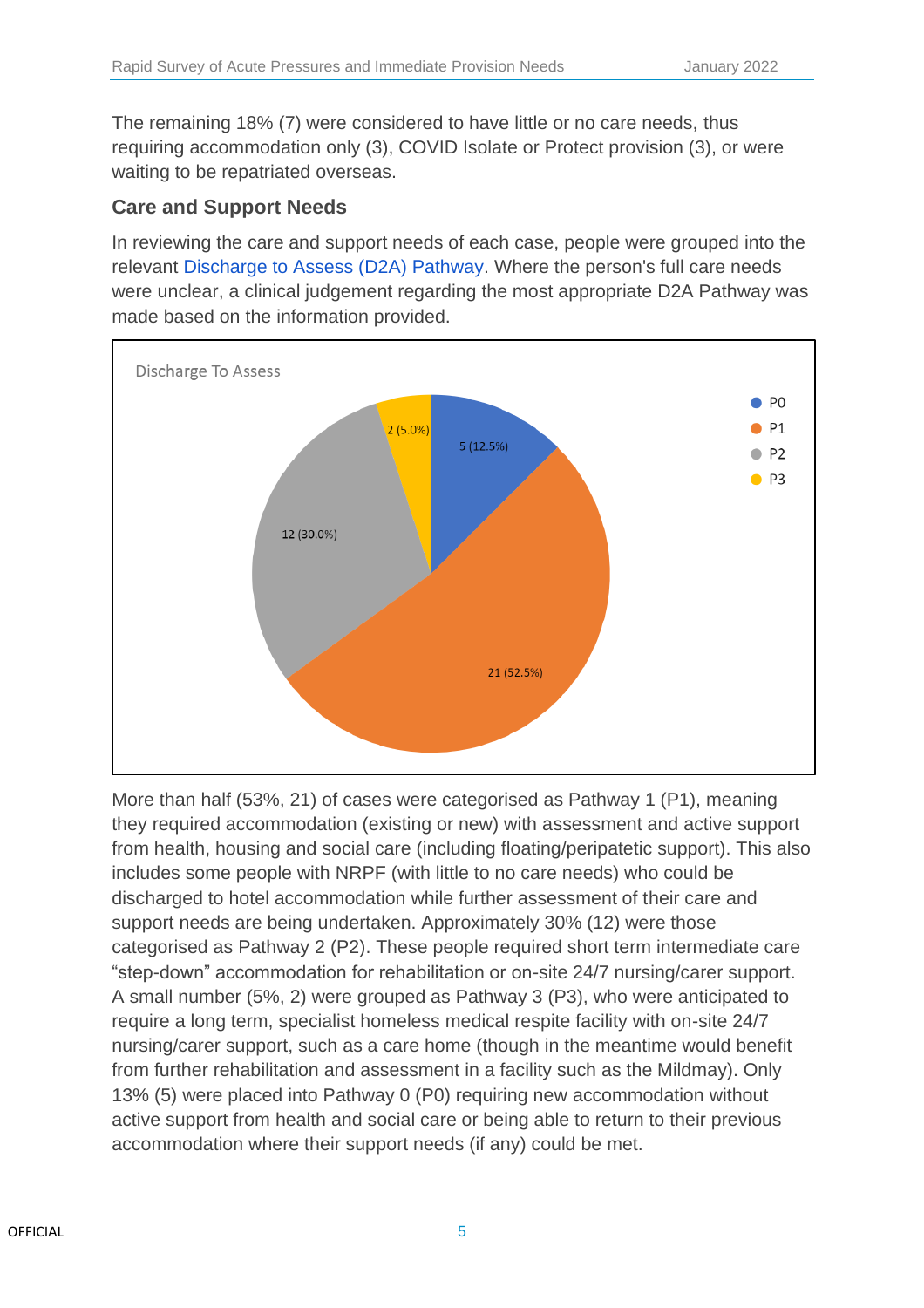#### **Main Health Needs**

It was clear that there were common themes that ran across the cohort of people studied. To illustrate the level of need, each person was assigned a dominant theme based on their case information, admission being the main influencing factor. It is recognised that the chosen theme does not capture the full health needs of each person.



For most of these cases, there were overlapping key themes and additional care and support needs with a number having multimorbidity (presence of more than one condition). For example, more than half of people (53%, 21) mentioned above also had mental health difficulties.

#### *Physical and/or addition*

There were (35%, 14) across the cohort with 'physical health' and/or 'addiction' issues. Physical health conditions included diabetes with complications, COPD, Myocardial Infarction, liver disease, newly diagnosed HIV, chronic deep vein thrombosis, sepsis or other infections, falls with or without head injury, pneumonia, osteomyelitis and gastrointestinal bleeding. A combination of physical health problems and addiction was present in at least half (7) of these cases, some of whom had significant safeguarding concerns including self neglect and people who had also been cuckooed<sup>3</sup>.

*Cancer*

 $^3$  "Cuckooed" refers to a practice where a person's home has been taken over by others and used to facilitate exploitation (usually involving drugs).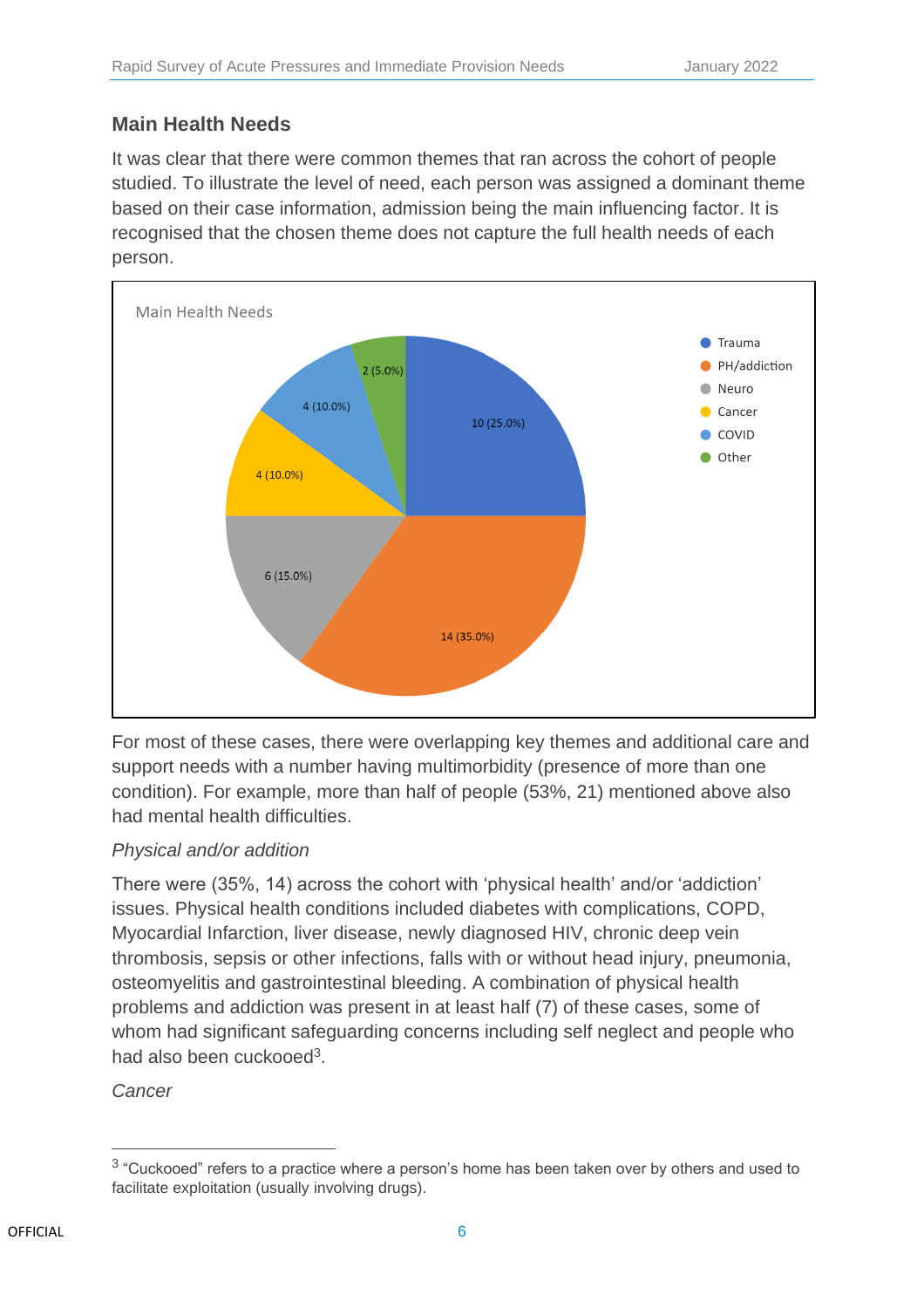Additionally, 10% (4) of the total cohort had cancer.

#### *Trauma*

Around a quarter of people (10) were admitted due to injuries relating to trauma. This includes fractures and amputations, many of whom reportedly jumped from windows, moving cars, off a bridge or into oncoming traffic, and a person with multiple stab wounds. Of these, mental health was a suspected influencing factor in at least 70% (7) of these cases.

#### *Neurological*

Of the total, 15% (6) of people had neurological problems such as a brain tumour, neuropathy, spinal issues, functional neurological disorder or were recovering from a stroke.

#### *COVID / Other*

A small number (10%, 4) had COVID as their main health need, while the remaining 5% (2) had other needs such as being in a difficult social situation or their previous accommodation was deemed temporarily uninhabitable.

#### **Unsafe or Self Discharges**

While the main purpose of the survey was to capture information on individuals who were deemed 'medically fit for discharge', some of the teams flagged other cases (8 in addition to the 40) for concern. These individuals had potentially been unsafely discharged (5), or had self-discharged to the street (3). Due to pressures of time, not all teams were asked for this information as it was not easily on hand.

Of those unsafely discharged, 2 had been discharged to the street from A&E due to immigration issues or NRPF, 2 had been discharged to inappropriate accommodation (lack of wraparound support) which they subsequently left, and the remaining person was discharged to the street due to disputes with the relevant Local Authority.

# **Learning**

In undertaking the process of capturing this data, the following was learned:

- Building relationships and rapport with the teams has shown to be very helpful in establishing timely responses to urgent requests
- Need to respect the team's limited time and work pressures by being organised and succinct.
- Establishing a clear protocol for capturing data will ensure consistency in questions asked and a more complete data capture.
- Broadening the cohort criteria may flag other cases of interest not considered.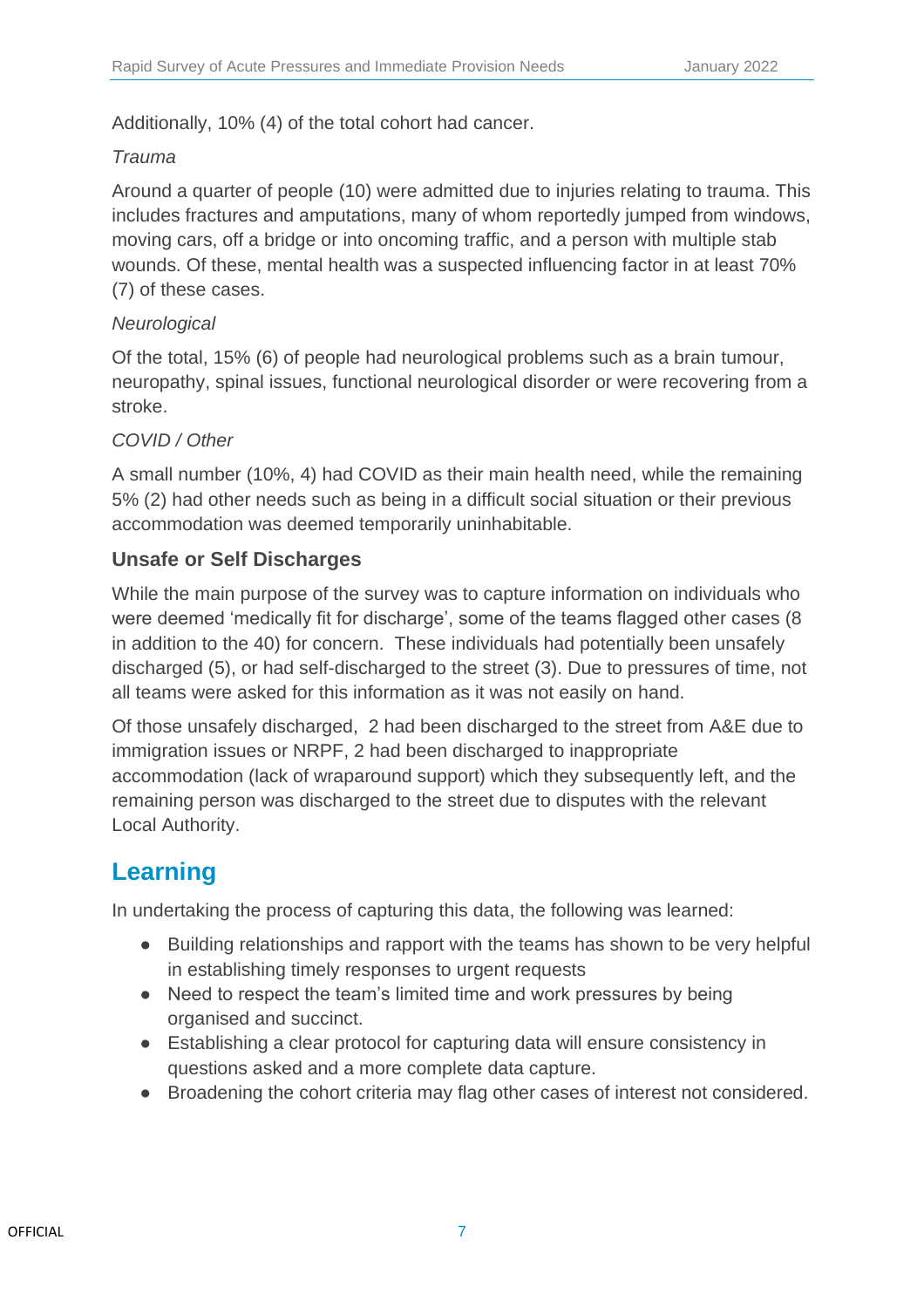## **Summary**

This short survey determined there was no immediate evidence that stepping up additional pan London hotel provision would significantly help, however, it also highlighted several other issues impacting on timely and safe discharge for people experiencing homelessness. It demonstrated the wide range of complexity of need, often including a combination of physical health, mental health, addiction, housing and social care factors. Despite being deemed 'medically fit for discharge', many needed continued specialist case working, a period of rehabilitation, in-reach support or specialist accommodation.

There were 16/40 (40%) people who were considered needing very high specialist accommodation, such as the Mildmay, for a period of time (i.e. they would benefit from further rehab and / or nursing support), 7/40 (18%) people had high complexity needing somewhere with wrap around support (including specialist mental health), and a further 10/40 (25%) needed accommodation where complex case working could continue (without high level or specialist support). Relatively few people required accommodation alone 7/40 (17%).

There were a number of non-UK nationals with NRPF or people who were being supported to make asylum applications or being referred to the national referral mechanism as a result of being victims of human trafficking. In this cohort, the majority of this group had high levels of health or social care needs, meaning that there was likely to be a statutory duty to support them. However, assessments needed to build a case for whether a statutory duty is owed can take a significant amount of time. In addition, many non-UK nationals need immigration support in order to address their status to enable them to regularise their stay in the UK and give them access to public funds and support. This can be vital in addressing these issues long term so there needs to be an appropriate setting where this can take place.

Without being discharged to an appropriate destination with adequate support many people experiencing homelessness end up back in hospital, on the street or in unsafe settings, further exacerbating their poor health and health inequalities.

A joined up approach and commitment across health, housing and social care is needed to facilitate timely and safe discharge for this cohort.

# **Next Steps**

The project team from the Healthy London Partnership, Out-of-Hospital (OOH) work programme is planning to undertake a more comprehensive snapshot audit across all London hospital Pathway teams, as well as other discharge planning teams across one of London's Integrated Care Systems. The aim is to obtain a view of current caseloads, challenges/barriers to discharges, and to identify where there may be gaps in available step-down provisions and/or suboptimal discharges for people experiencing homelessness across London. This will also feed into